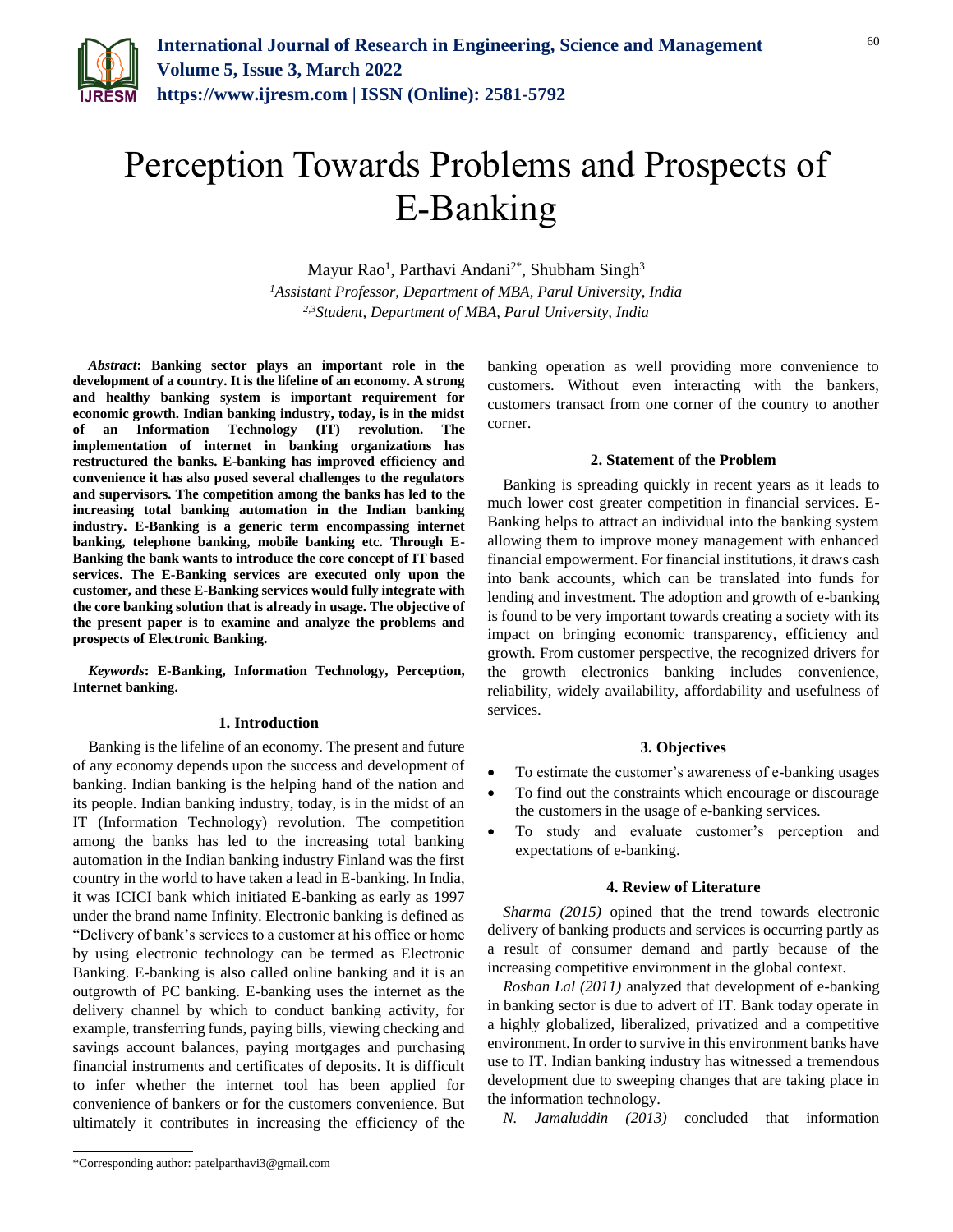technology has played a vital role in the advancement of banking system. The reach of Indian banking to every individual is possible because of the computerization process adopted by banking sector. Information technology has not only simplified the operation but it has also given a great comfort and individual who does not have a good knowledge of IT but need to access banking in an optimum manner.

*Shukla and Shukla (2018)* stated that E-Banking offers a higher level of convenience for managing one's finances even from one's bedroom. However, if continues to present challenges to the financial security and personal privacy. Customers are advised not to share personal information like PIN numbers, password etc. with anyone, including employees of the bank change ATM PIN and online login and transaction passwords on a regular basis; ensure that the logged in session is properly signed out.

*Mishra (2012)* provided useful tips to ensure safety of IB users are advised not to reply to any mail, phone call or latter, asking for the IB information like login id or password, and not to click on any link provided in any mail, claiming to be the link for the bank's website are the important tips, among others.

*Shrinivas (2016)* discussed various E-Banking channels and suggested security tops for customers which include changing password frequently, abstaining from revealing PIN either via mails or phone, avoiding cyber cafes for net banking etc.

*R. K. Uppul (2008)* concludes that most of the customers of e-banks are satisfied with the different e-channels and their services, but the lack of awareness is a major obstacle in the spread of e-banking services. The paper also suggests some measures to make e-banking services more effective in the future.

*Geetika, Tanuj Nandan, and Ashwani Kr. Upadhyay* discuss the concept of Internet Banking, perception of Internet bank customers, non-customers and issues of major concern in Internet banking. The state of Internet banking in India has been explored using various concepts like E-banking continuum, and gap analysis related to the various services and the security features offered. In order to have a clear and focussed insight about the perceptions of users (and non-users) about Internet banking a survey was conducted. The findings of the survey provide valuable insights into concern for security, reasons for lower penetration, and likeliness of adoption, which have been used to make useful recommendations.

## **5. Research Methodology**

A Study is considered only a perception towards Problems &

Prospects of E-Banking. The study has been used primary data. Primary data has been collected from selected respondents who is using E-Banking services by administering a questionnaire. The sample size has been collected 100 Respondents of E-Banking a/c Holder. The convenient sampling method adopted to select the respondents of E-Banking. The statistical tools were used in this study is ANNOVA.

## **6. Limitation of the Study**

- As the survey was circulated through google survey forms, which require internet connection. So, this study is limited to the internet users only.
- A small sample size of 100 respondents are taken to primary data analysis. So, I cannot proper reference about respondents from the sample size.
- Respondents may give biased answers for the required data and some respondents doubted the confidentiality about the personal data.
- This study is based on the prevailing respondent satisfaction. But their satisfaction may change according to time, fashion, need etc.

## **7. Data Analysis**

- The data collection through primary data sources (Questionnaire survey Method) were tabulated and calculated in percentage form.
- The further analysis of data was done through SPSS.
- The Method used to analysis the data was One way ANNOVA Test.
- The analysis is to find the age  $&$  perception of respondents towards problems in E-Banking and other is significant difference in Occupation & Perception of respondents towards reasons on usage of E-Banking.

## *A. Hypothesis Framework*

## *1) Age and Problems*

H0: There is no significant difference in age & perception of respondents towards problems in E-Banking.

H1: There is a significant difference in age & perception of respondents towards problems in E-Banking.

In the one-way ANOVA test, the researcher find that the calculated (P) value is (0.348) higher than the 0.05. Therefore, the null hypothesis is rejected. So, there is a significant difference in Age and Perception of respondents towards Problems in E-Banking.

| Table 1              |                       |    |                    |       |      |  |  |  |  |
|----------------------|-----------------------|----|--------------------|-------|------|--|--|--|--|
| Annova test          |                       |    |                    |       |      |  |  |  |  |
|                      | <b>Sum of Squares</b> | Df | <b>Mean Square</b> |       | Sig. |  |  |  |  |
| Between Groups       | 5.114                 |    | 2.557              | 1.068 | .348 |  |  |  |  |
| <b>Within Groups</b> | 229.795               | 96 | 2.394              |       |      |  |  |  |  |
| Total                | 234.909               | 98 |                    |       |      |  |  |  |  |

| Table |  |
|-------|--|
| .     |  |

| Annova test           |                       |    |                    |      |      |  |  |
|-----------------------|-----------------------|----|--------------------|------|------|--|--|
|                       | <b>Sum of Squares</b> | df | <b>Mean Square</b> |      | Sig. |  |  |
| <b>Between Groups</b> | 3.115                 |    | .623               | .336 | .890 |  |  |
| <b>Within Groups</b>  | 172.541               | 93 | 1.855              |      |      |  |  |
| Total                 | 175.657               | 98 |                    |      |      |  |  |